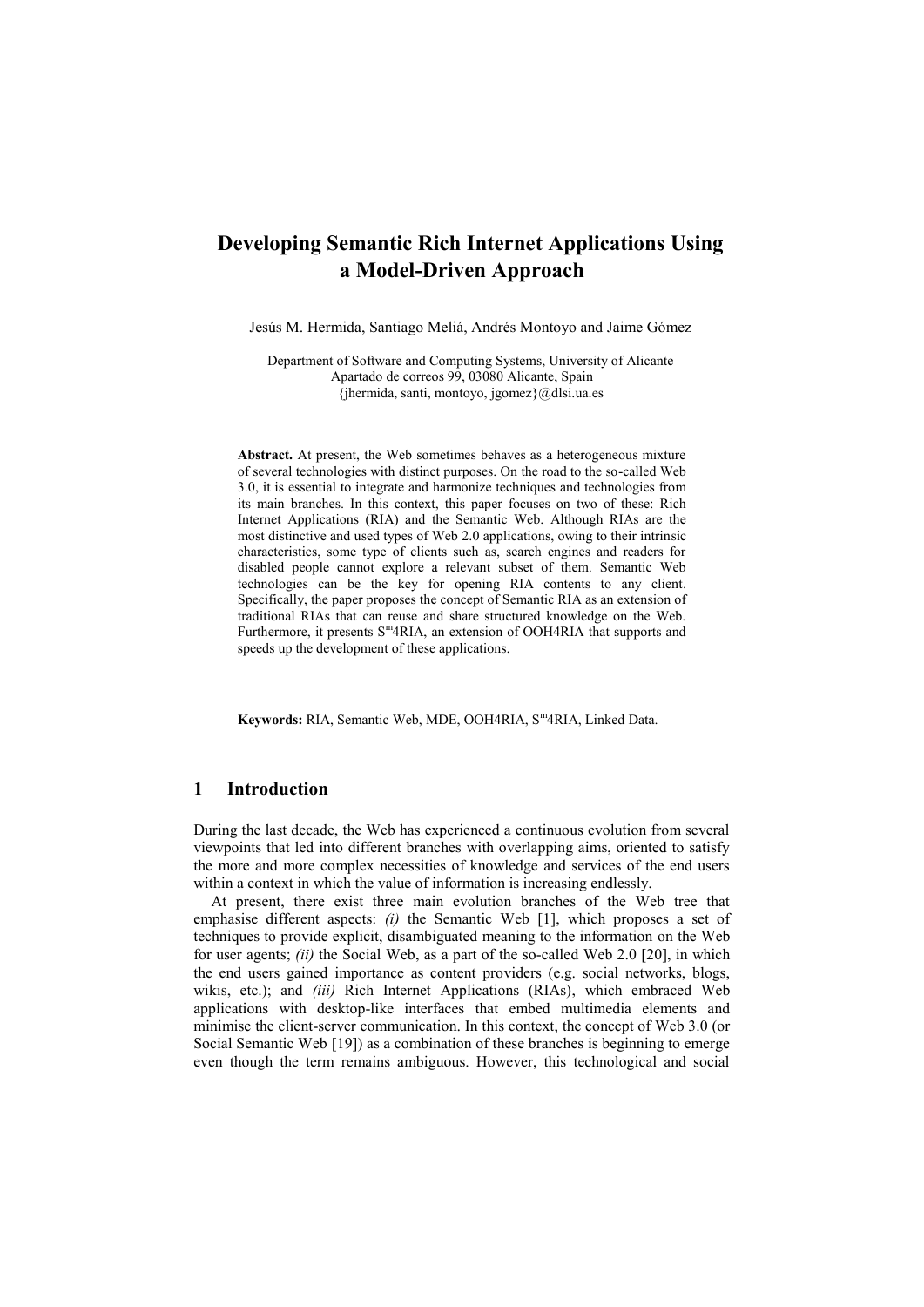evolution of the Web is not harmonized and, therefore, some advances produced in one branch not always yield profits in the rest.

To be specific, our work proposes a harmonized evolution in which one important branch, in this case, the Semantic Web (together with one of its most active branches, i.e. the Web of Linked Data [3]), can solve the most important lacks of another, RIAs. Despite the breakthroughs brought by RIAs, they also reintroduced an involution in some aspects already solved in the traditional Web interfaces, such as Web indexing and accessibility. The current solutions to these issues are not completely satisfactory since they cannot be adapted to plugin-oriented RIAs, which are indeed processed by means of an interpreter, such as Flex, OpenLazlo or Silverlight.

The lack of HTML code in RIAs has a strong, negative influence on some of the most common applications of the Web. The current search engines (Google, Yahoo!, Bing) are not capable of indexing the mentioned subset of RIAs correctly. This limits the quality of web searches and, thus, prevents several users from finding them and reading their contents, which is a cyclic problem because it also prevents developers from creating new RIAs. Furthermore, this problem is partially shared with those clients used by disabled people. At present, there is no standard client that can interpret the contents of any type of RIA. Clients are tightly coupled to the technology of the RIA, i.e. each family of RIAs needs of its specific type interpreter.

To overcome these deficiencies and provide users a better experience, this paper presents a new type of RIA, called *semantic RIA*, which extensively uses Semantic Web technologies for overcoming the problematic issues just mentioned. From our viewpoint, ontologies [24] and Linked Data principles [3] have to be two pillars of semantic RIAs that can actually provide an accurate, disambiguated representation of their contents. At present, there exist some approaches [23,26] that principally focus on browser-oriented RIAs (e.g. AJAX), but they do not address the problem of plugin-oriented RIAs. The approach offers a sufficient degree of abstraction for adapting the representation to the different characteristics of each type of RIA. Moreover, not only do semantic RIAs provide a simple set of semantic annotations, but they offer a complete representation of a RIA from different viewpoints: domain knowledge, navigational contexts and visualization elements, which can boost the interoperability between systems, allowing that a certain application could be visually reinterpreted from its semantic representation.

In order to efficiently address the design and development of semantic RIAs, we present Semantic Models for RIA (S<sup>m</sup>4RIA), a new model driven methodology designed as an extension of the OOH4RIA methodology [15]. Due to its characteristics and after a process of adaptation, S<sup>m</sup>4RIA can be supported by OIDE (OOH4RIA Integrated Development Environment [17]).

Finally, the structure of the present paper is divided as follows. Section 2 defines the main characteristics and requirements of semantic RIAs. Section 3 presents the S<sup>m</sup>4RIA methodology and describes each of its processes and models. The next two sections address the problem of designing the server side and the client side of semantic RIAs. In Section 6, we present an analysis of the bibliography focusing on model-driven methodologies. Finally, Section 7 draws the main conclusions of the paper and the future lines of research.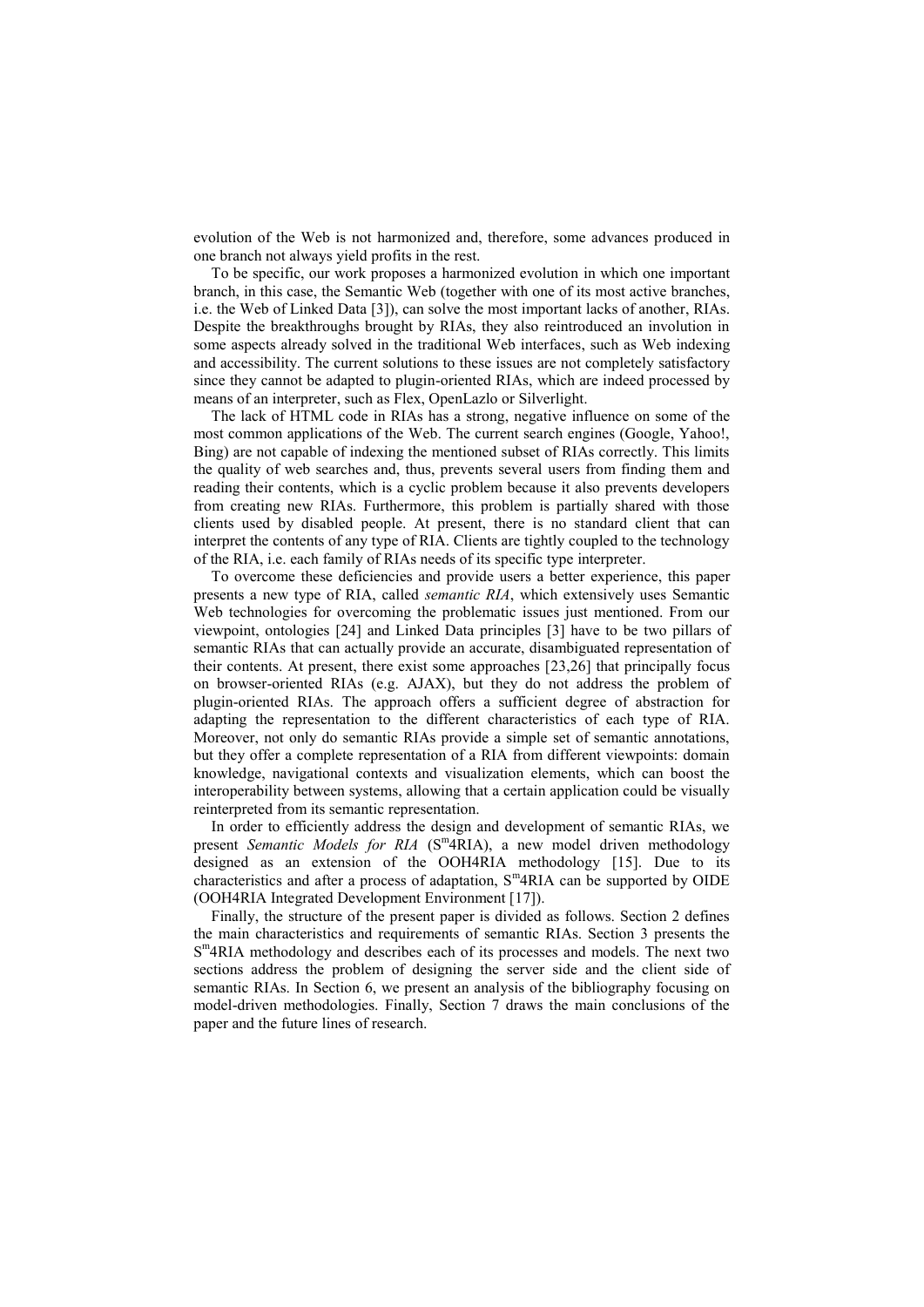### **2 Characteristics of Semantic Rich Internet Applications**

During the last years, several approaches [15, 23, 11] have dealt with defining a set of characteristics desired for any RIA and how they should be modelled. However, the inclusion of Semantic Web technologies in RIA is a field in which current efforts are in early stages. Considering the requirements for Semantic Web engineering defined in [5], we would like to point out what characteristics transform a RIA into a Semantic RIA from our approach. We specifically propose to extend current RIAs from two general requirements:

**A) High level of exportability, understandability and reusability of its contents**. The capacity of providing contents in a meaningful, non-ambiguous and structured manner to external software clients, such as autonomous agents or even other Semantic RIAs. This high-level requirement can be divided into two characteristics:

**A.1) Ontologies as knowledge representation formalism**. All the data stored and managed by a RIA has to be represented by means of ontologies.

**A.2) Provide semantic annotations of the content**. Ontologies just provide a method to represent the underlying knowledge used by a RIA. However, it is also important to annotate certain chunks of information to effectively represent what information is being shown. In order to avoid ambiguities, it is necessary to define the concept of semantic annotation that will be used and the annotation model [2] chosen for semantic RIAs:

**A.2.1**) Definition of **semantic annotation**: reference (in this case, HTTP URIs) to an ontology or its instances, attached to a chunk of information or a complete RIA. **A.2.2)** The **annotation model**, i.e. what type of annotations and how to include

them within a RIA, can be briefly summarised in three aspects:

Three types of ontology-based annotations: domain, navigational and visualization annotations, each of which associated to a specific ontology or set of instances, thus providing a complete view of the RIA.

**-** Embedded annotations (principally for browser-oriented RIAs). The possibility of including text annotations (through the current standard RDFa) within the text-based contents of the RIA (mainly HTML).

**-** Service for knowledge sharing (for any RIA). Opening an point of access to the contents, based on the principles of the Linking Open Data Project [3] for data sharing and reuse, can simplify and boost the retrieval of knowledge (ontologies and instances) from the RIA.

B**) High level of reusability of external knowledge**. Following the philosophy behind the Semantic Web and the Linking Open Data project, semantic RIAs might be enriched with other knowledge sources. This requirement can be split into two subrequirements:

**B.1) Reuse existing ontologies**. This process can lead into richer contents, a simpler process of knowledge sharing and a less time-consuming design phase.

**B.2) Reuse existing knowledge bases**. In order to reduce the complexity of resusing knowledge in an open domain we initially propose to enrich RIAs from two types of knowledge sources:

**B.2.1) Reuse of available Linked Data sources**. Use of the large datasets available on the Linked Data cloud (http://linkeddata.org).

**B.2.2) Reuse of knowledge from semantic RIAs**.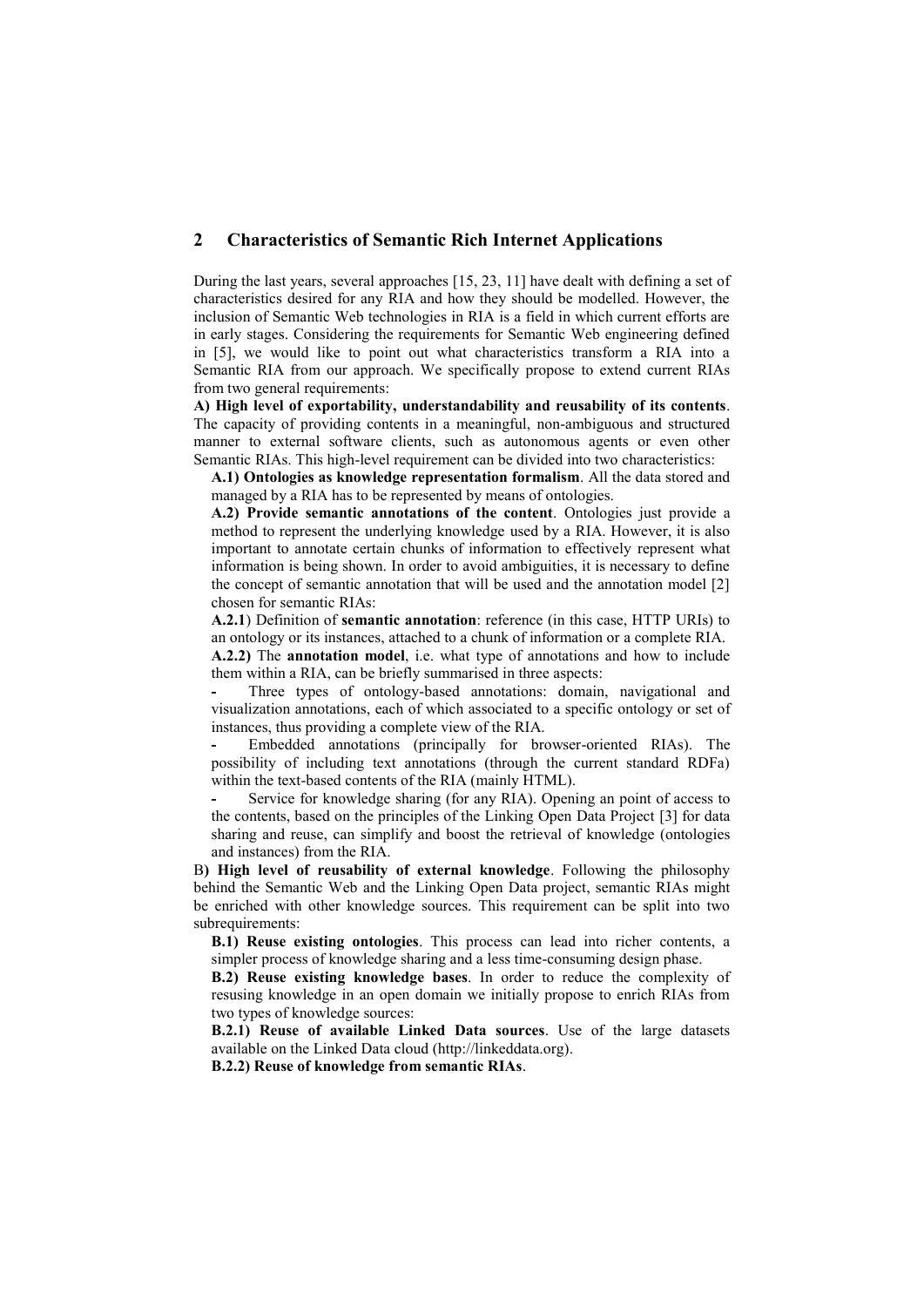## **3 The S m 4RIA Development Process**

RIA development methodologies are relatively new and one yet unsupported aspect of these methodologies is the addition of semantic information to RIAs. Therefore, this paper presents a new proposal called *Semantic Models for RIA* (S<sup>m</sup>4RIA), which extends the OOH4RIA development process [15] with a set of modelling artefacts and activities in order to create semantic RIAs. OOH4RIA is a proposal whose main target is to cover all the phases of the RIA lifecycle development. It specifies an almost complete RIA through two server-side models (i.e. Domain and Navigation) and two RIA presentation models (i.e. Presentation and Orchestration). In this work, we propose to extend these RIA functional models with a new viewpoint using two mechanisms: *(i)* the extension of the OOH4RIA MOF metamodel by means of a set of metaclasses, which relates the RIA client and server concepts to semantic sources; and *(ii)* a set of model-to-model transformations to automatically obtain new ontology models from the functional RIA models.



Fig 1. S<sup>m</sup>4RIA development process.

To represent this process (see Fig. 1), we used an OMG<sup>1</sup> standard called Software Process Engineering Metamodel (SPEM) [22]. Specifically, we have extended the SPEM profile introducing the stereotype *ProcessRole* to represent transformation engines (called *Model Transformers* in Fig. 1) and defining a set of stereotypes of the metaclass *Activity* to represent different MDA transformations, such as PIMToPIM, PIMToPSM, PIMToCode, PSMToCode, etc.

The S m 4RIA process develops the original OOH4RIA process by extending existing activities and introducing a collection of new ones (coloured in grey). This

1

<sup>1</sup> Object Management Group. http://www.omg.org/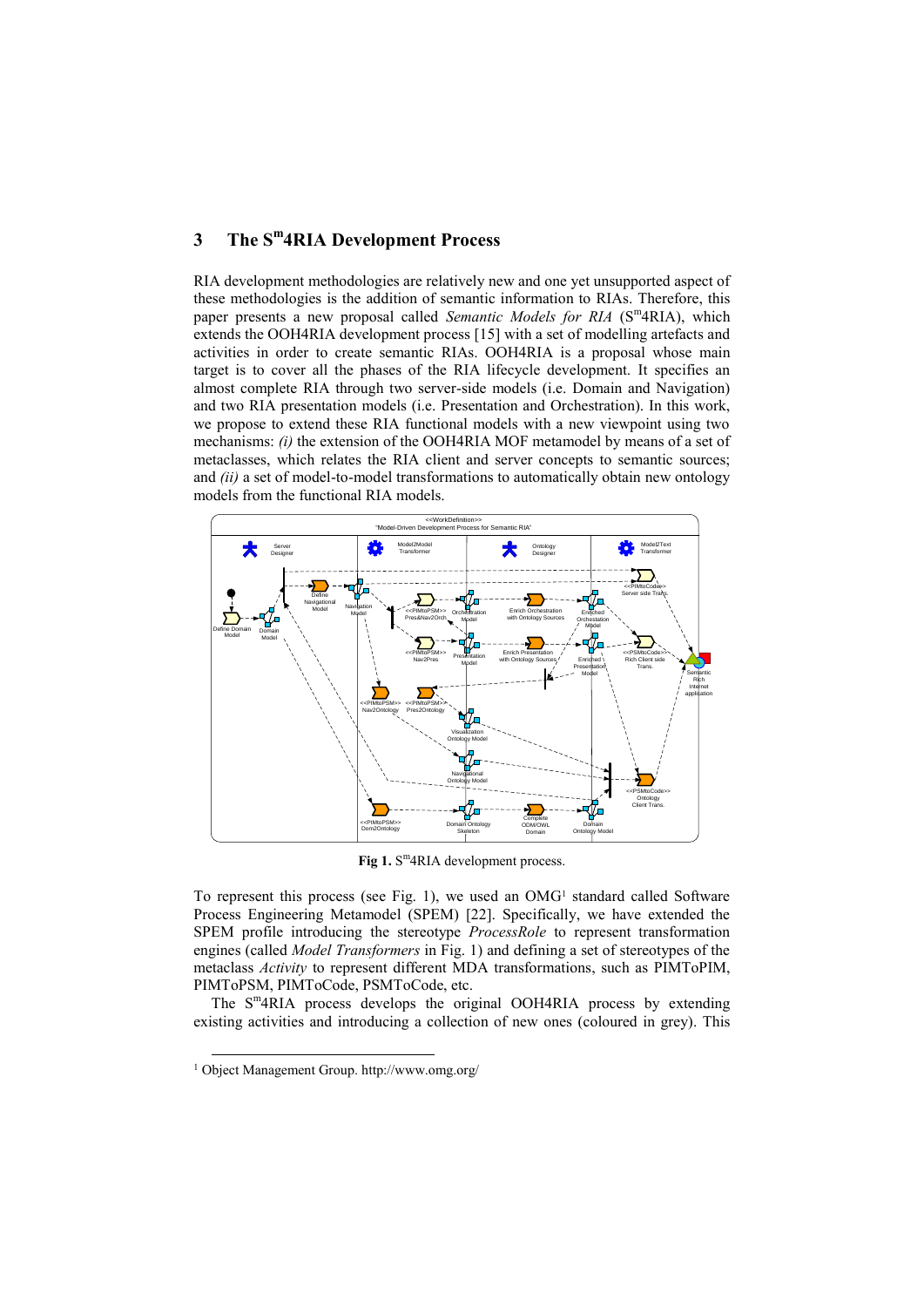process starts when the server designer defines the *Domain model* for representing the domain entities and the relationships between them. The Domain metamodel introduces the necessary information to obtain a complete server side design with CRUD operations. At this point, a subprocess starts at the *Dom2Ontology* transformation, which is a variation of the UML2OWL [21] that converts the Domain model into a *Domain Ontology Skeleton*. The ontology skeleton is completed when the ontology designer defines semantic relations to external ontology sources in such a way that the concepts of the RIA can be aligned to concepts from other applications. This *Domain Ontology* is also an input of the *Define Navigation Model* activity, in which the server designer creates navigational links between domain concepts (internal or from external sources). This model allows designers to query ontology sources using OCL filters and retrieve the precise information from them.

The process continues by converting the *Navigation model* into other two different models. Specifically, the *PIM2PSM* transformation called *Nav2Pres* (see [15] in detail) obtains the *Presentation model,* and the *Nav2Ontology* PIM2PSM transformation generates the *Navigational Ontology model,* which defines how RIAs publish its own structured knowledge and connect its information to other sources of knowledge on the Web.

Another important contribution of this work is the application of UI semantic annotations within the Presentation and Orchestration models. The Presentation model provides a structural representation of the RIA widgets and layouts that is completed by the Orchestration model, which represents the interaction between these widgets and the rest of the RIA.

These UI models are the input of the *Enrich Presentation* and *Enrich Orchestration* activities, in which the ontology designer adds semantic annotations to the GUI widgets. These enriched Presentation and Orchestration models are the source of the PSMtoCode *Rich Client side* transformation, which obtains a RIA client side with semantic references. Finally, the set of ontology models generated during this process is the input of the PSMtoCode *Ontology RIA* transformation, which generates a RDF<sup>2</sup> representation from these models that will be made available to semantic agents on the Web.

In the following sections, we introduce several artefacts generated during the S<sup>m</sup>4RIA design process by means of a case study: the RIA MediaPlayer<sup>3</sup>, a typical multimedia player system that allows users to manage and play a collection of media files (e.g. music, films and document files). It aims at demonstrating the benefits of integrating, at design phase, RIA and ontology development.

### **4 The Business Logic and Data Persistence of Semantic Rich Internet Applications**

As is well known, the evolution of RIA was mainly produced by the introduction of richer and more interactive UIs within Web applications. However, considering that a RIA is a special type of client-side application, it is also essential to describe, in a first

1

<sup>2</sup> Resource Description Framework. http://www.w3.org/standards/techs/rdf#w3c\_all

 $3$  http://suma2.dlsi.ua.es/ooh4ria/Projects.html (Revised: June  $21<sup>st</sup>$ , 2010)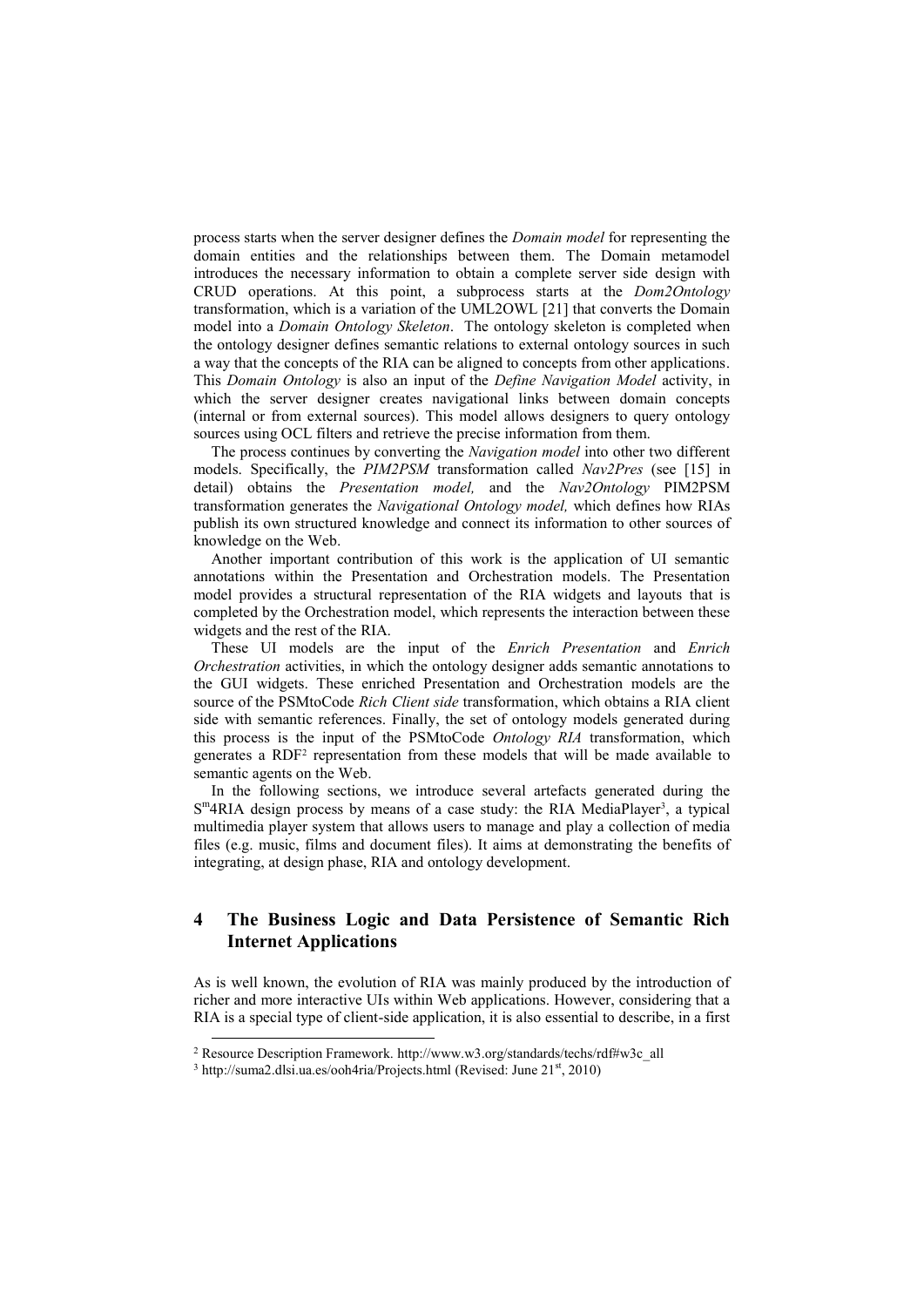stage, its business logic and a persistence method in order to provide a complete view of its functionalities. To carry out this task, S<sup>m</sup>4RIA reuses OOH4RIA's DSL (Domain-Specific Language) server models, the Domain and the Navigation models, which are actually based on OOH [12] server-side models, to obtain a CRUD Server (Create-Read-Update-Delete) implementation..

The Domain model represents the principal domain entities and it does not include technical nor implementation details, thus representing an ideal class model. In order to remove some ambiguities of the subsequent Object-Relational mapping, we have introduced several fundamental modifications on this model: *(i)* the Domain model defines a topology of different operations, such as create, delete, relate, unrelate, modify, readAll, etc., each of which is linked to a specific functionality in the final implementation; *(ii)* it deals with different collection types such as set, bag, list, etc.; and *(iii)* the model defines object identifiers for generating primary keys, and database aliases within classes, attributes and roles for naming tables, columns and foreign keys.

Fig. 2 depicts the Domain model of the MediaPlayer application, through which a user will manage and play a collection of MediaProducts such as, MusicTracks, Films or Documents. Moreover, the application will allow users to create personalized PlayLists that reference a set of preferred MediaProducts. Finally, MusicTracks will also be organized in Albums, each of which has references to its artists.

After specifying the Domain model, the process starts to define the server-side semantic information. To do so, we propose a model-to-model transformation called *Dom2Ontology*, which establishes a mapping from the elements of the Domain model (i.e. class entities and their relationships) to an ODM<sup>4</sup> model [21] called *Domain Ontology Skeleton*, which represents the ontology generated from the model. This transformation has certain similarities with the UMLtoODM transformation provided by the ODM specification. The model generated is a skeleton of the final domain ontology, represented by the *Domain Ontology Model*. Once generated, the ontology designer has to complete it in two stages. Firstly, external knowledge sources have to be found and linked to the base ontology using a package diagram. Specifically, from a public list of available Linking Open Data datasets<sup>5</sup>, the designer can choose those ones that fit best with the requirements of the RIA and use them within the current workspace, thus importing the definition of their data, i.e. their ontology. In this case, it is supposed that the designer decided to reuse four existing ontologies: FOAF<sup>6</sup>, which represents people and relations between people;  $DBLP<sup>7</sup>$  ontology, which describes scientific documents; MusicOntology<sup>8</sup>, elements from the music domain: authors, groups, discs, styles, tracks, etc.; and LMDB<sup>9</sup>, which represents elements related to the film sector.

1

<sup>4</sup> Ontology Definition Metamodel

<sup>5</sup> http://esw.w3.org/TaskForces/CommunityProjects/LinkingOpenData/DataSets (Revised: June  $21^{\text{st}}$ , 2010)

 $6$  Friend of a Friend. http://www.foaf-project.org/ (Revised: June  $21<sup>st</sup>$ , 2010)

 $^7$  http://dblp.rkbexplorer.com/ (Revised: June 21<sup>st</sup>, 2010)

 $8$  http://musicontology.com/ (Revised: June 21 $\mathrm{^{st}}$ , 2010)

<sup>&</sup>lt;sup>9</sup> Linked Movie DataBase. http://www.linkedmdb.org/ (Revised: June 21<sup>st</sup>, 2010)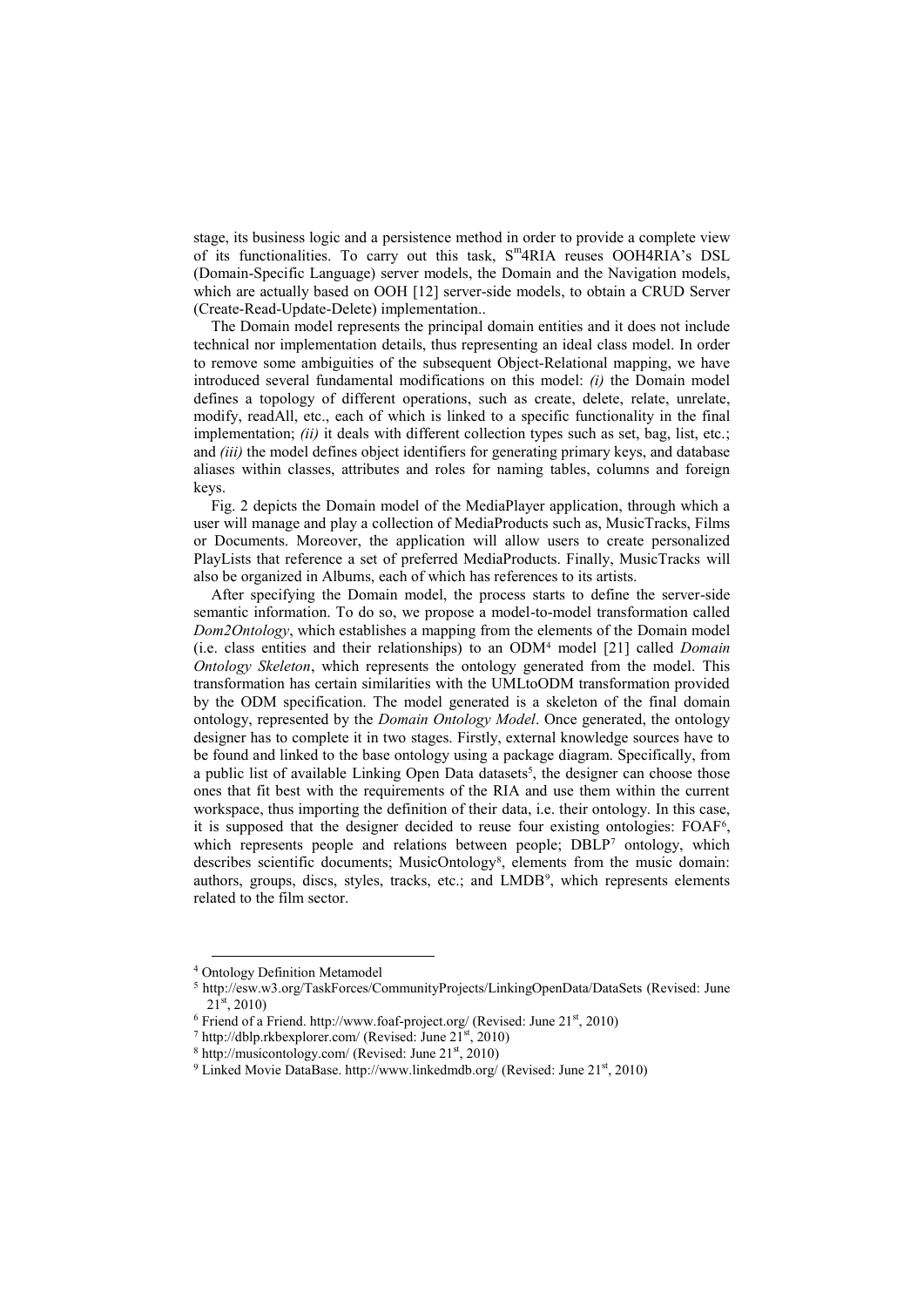

**Fig 2.** The Domain Model of the RIA MediaPlayer.



**Fig. 3.** Fragment of the Domain Ontology Model of the MediaPlayer RIA.

Subsequently, subsets of the concepts from each source can be aligned using different strategies (inheritance, equivalency, etc.; see Fig. 3). The designer has to link concepts among ontologies, choosing which properties are due to be used internally (since some of them might be duplicated in both concepts). Fig. 3 depicts a part of the final Domain Ontology model. In this case, the concept of "MusicTrack" has been linked to the concept of "Track" from MusicOntology (namespace *mo*) through a relation of inheritance (*owl:subClassOf*). Once the concepts have been linked, it is possible to specify what parts of this knowledge can be locally managed by the RIA. For instance, for each music track, it is relevant to keep information about its external ID (*mo:musicbrainz\_guid*) and where it is stored on-line (*mo:free\_download*).

After the definition of the ontology domain models, the server designer must design the Navigation model, which establishes the most relevant knowledge paths through the application space, thus filtering the domain elements that can be shown in the client side. This model is formalized by a MOF metamodel, which establishes a set of different types of navigational elements (as can be seen in [6]).

Fig. 4 shows the Navigation model for the current case study. The navigation starts with the Login NavigationalClass, through which a person has to identify as a User of the Mediaplayer in order to gain access. If the person introduces a valid email and password, the system navigates to the MailPlayer NavigationalClass, which is the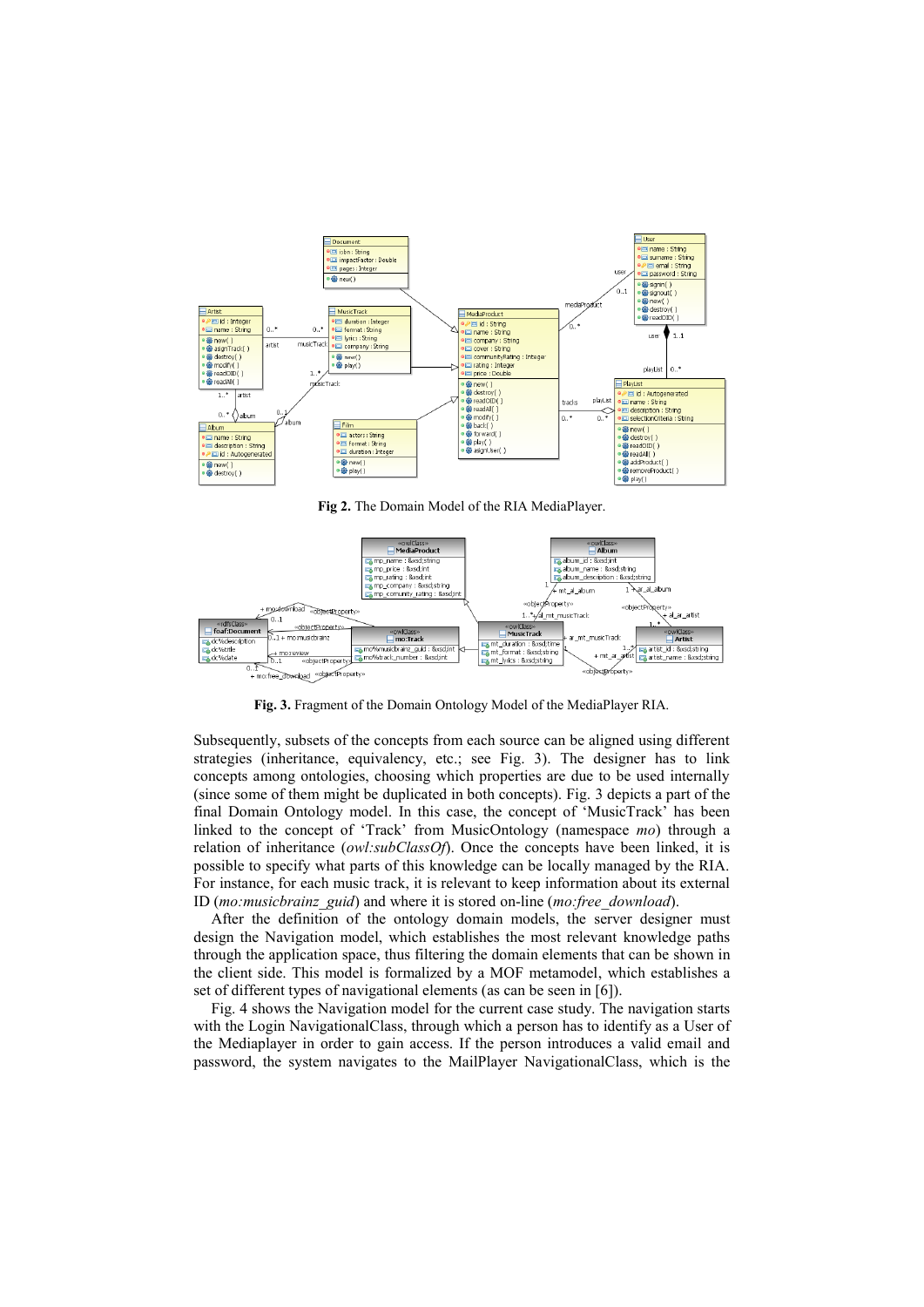main page. It contains the name of the user and automatically shows him/her a list with his/her own playlists, to which he/she can create, add or edit new MediaProducts.



**Fig. 4.** The Navigation Model of the RIA MediaPlayer

This main page also allows the user to directly access information from different MediaProducts, which can be listed according to their type (i.e. videos, documents or music tracks). Then, he/she can select a specific mediaproduct to see more details (such as, its company, cover and community rating) or more information from the ontology sources related to each type of mediaproduct (DBLP for documents, LMDB for films and Musicbrainz for music). Moreover, the user can carry out an advance search by author or title within these ontology sources, which will retrieve URI references to new MediaProduct elements.

The next step of this process is to obtain the Navigational Ontology model, which defines navigational constraints to the knowledge sources, either internal or external, and aims at capturing and representing all the accesses to these sources and how knowledge is modelled and filtered within the different contexts of a RIA. It is worth highlighting that this is an internal model, only used by Model2Text processes and, thus, cannot be modified by designers. Moreover, the OWL Navigational model specifies which parts of the domain of a RIA are going to be generated for software agents through a Model2Text process, which would create an internal SPARQL endpoint. Specifically, this model organises knowledge within contexts and explicitly represents the use of SPARQL endpoints, as a knowledge management method, and SPARQL queries. To carry out this, we designed a new UML profile called *NavODM*, which is an extension of the current ODM UML profile that partially captures the semantics of the OOH4RIA Navigational Metamodel. NavODM defines the primitives needed to model knowledge contexts, their interrelation and the use of SPARQL endpoints. In addition, this profile provides a primitive for explicitly connecting the OWL Navigation model with the Domain Ontology Model, thus integrating knowledge from both views.

However, this model is not obtained from scratch. Our process establishes a modelto-model transformation called *Nav2Ont* (see process in Fig. 1), which automatically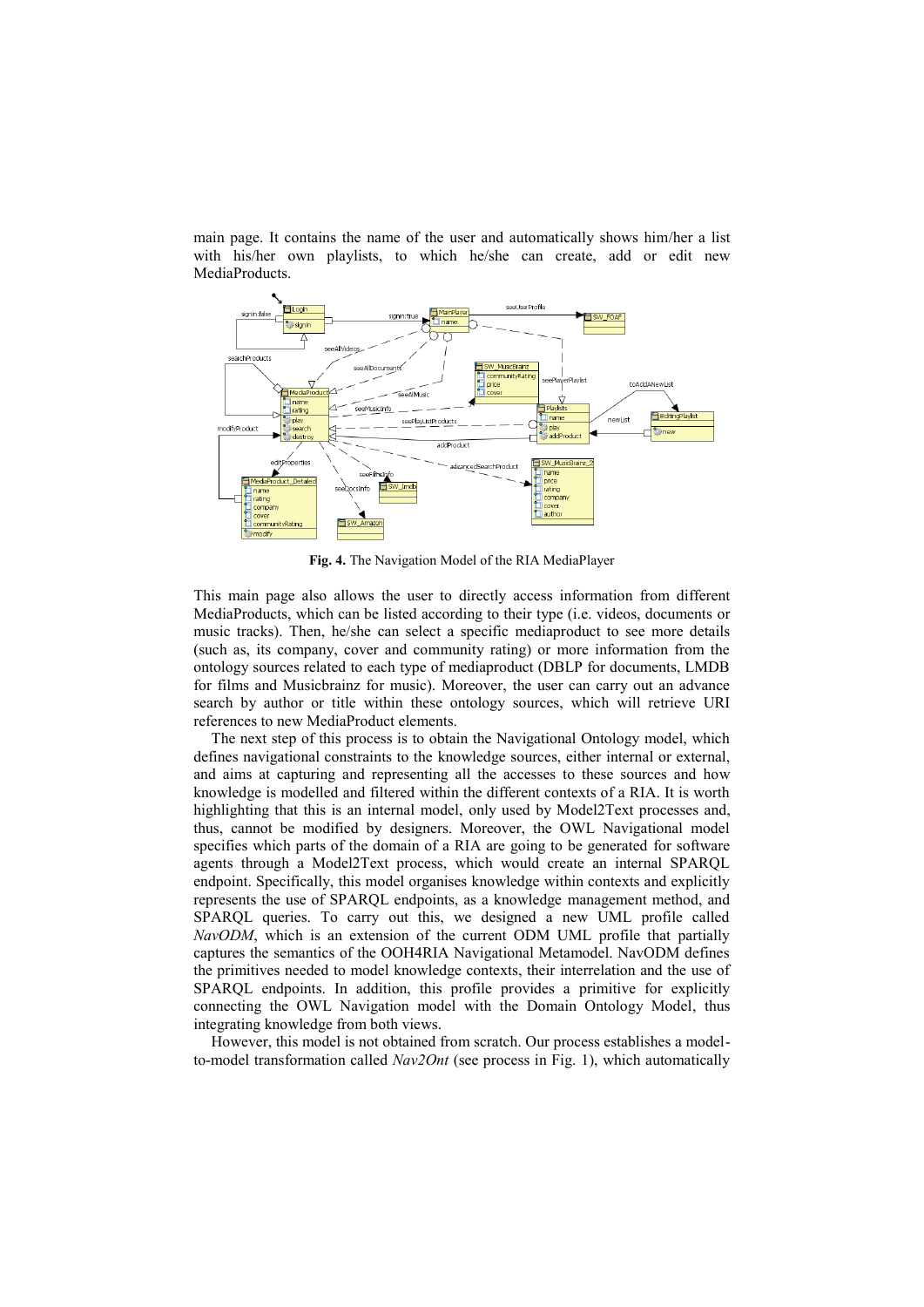generates the S<sup>m</sup>4RIA Navigational Ontology model from the Navigational model. Fig. 5 illustrates an example of QVT rule of the Nav2Ont transformation called *ServiceLink2SparqLLink*. This transformation rule checks whether there exists some instance of ServiceLink in the Navigation model (see Fig. 4) that connects an origin Navigational Class related to a Domain class to a target NavigationalClass from a external source. Only if these conditions are satisfied, will this rule create a SparqLLink, which would establish a relationship between a NavContext (with the name *nc1* of the origin NavigationalClass) and a new SparqEndPoint (with the NavigationalClass *nc2 as target*), which would be connected to the same OWLClass *c1*. Additionally, the "where" clause invokes the *SLArgumenttoQueryParam rules,* which generate a QueryParam set in a SparqLink for all the SLArguments of each ServiceLink.







**Fig 6.** Fragment of the Navigation Ontology model of the RIA MediaPlayer.

The result of the Nav2Ontology transformation is the model depicted in Fig. 6, whose main elements are the navigational contexts ( $\leq$ *NavContext>>* classes) and the SPARQL endpoints (*<<SparqlEndPoint>>* classes). Each endpoint within the model is connected to a concept definition on the Domain Ontology model (namespace *dmp*), which provides the type of elements that are going to be obtained from the source. SPARQL Links ( $\le$ SparqlLink>> and  $\le$ ESparqlLink>> elements) are the primitives for querying and filtering knowledge from the endpoints.

The next section illustrates how to design a RIA User Interface in which the S m 4RIA process will introduce semantic extensions.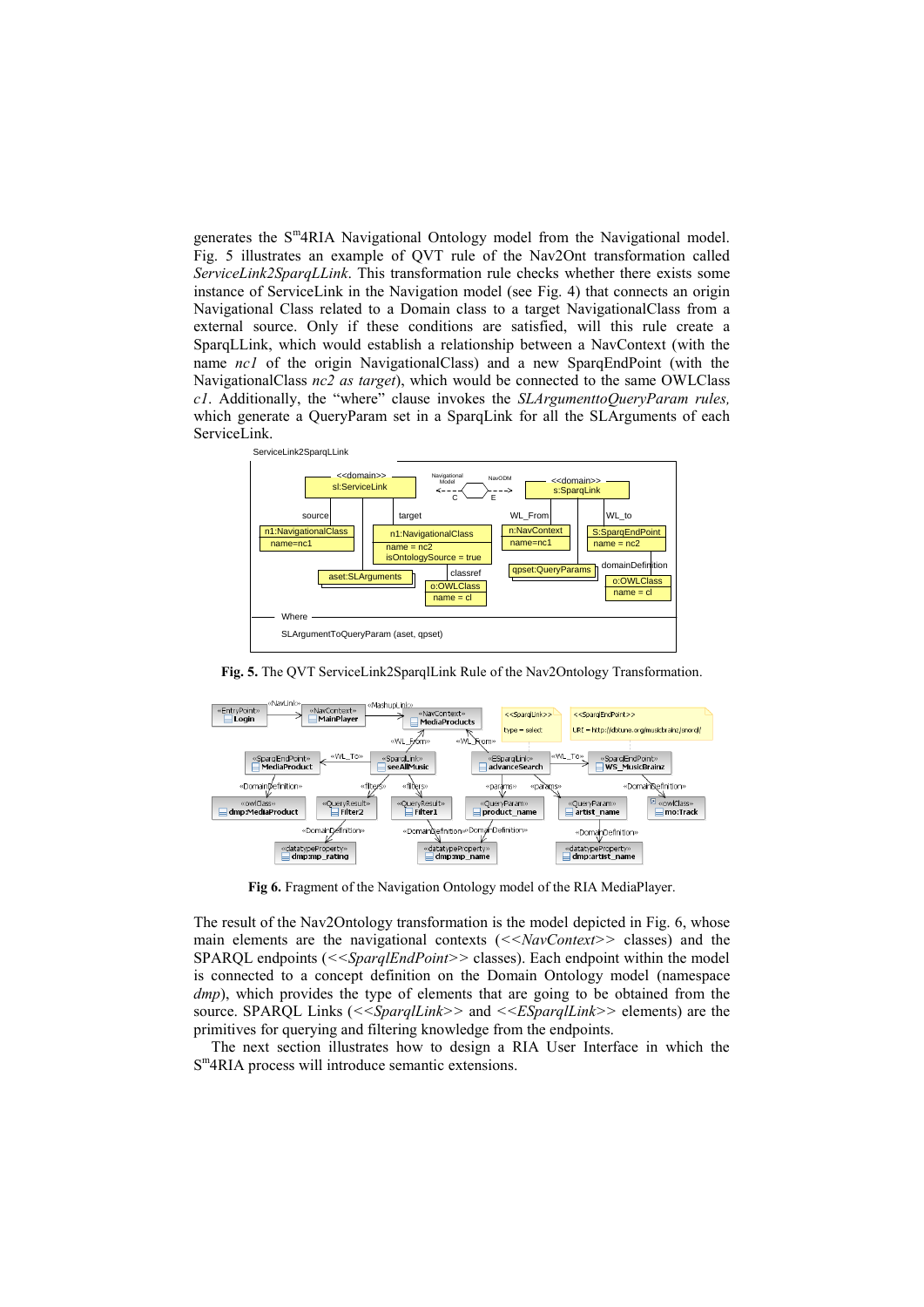### **5 Designing a RIA User Interface with Semantic Extensions**

In the last section, we have carried out the integration of semantic sources with a RIA server side. However, to our viewpoint, the most significant feature of S<sup>m</sup>4RIA is how RIA User Interfaces (UI), similar to desktop UIs, can be actually enriched with semantic annotations, which will allow us to combine a good user experience with the semantic richness.

Unlike traditional Web applications, RIAs follow a "simple page application" [18] strategy, in which an UI is constituted of a single page with a set of stateful widgets. Moreover, this RIA UI has complex interaction dependencies between its widgets and the user, the RIA server side and other widgets. Following this assumption, OOH4RIA proposes two RIA-specific models to represent the UI: *(i)* the Presentation model, which defines a structural representation of different widgets based on a WYSWYG representation, thus allowing designers with a low level of training in programming to specify a RIA UI; and *(ii)* the Orchestration model, which represents the interactions between the UI widgets and the rest of the system using a collection of Event-Condition-Action rules formalized by a MOF metamodel.



**Fig. 7.** Patterns of extension of the Presentation and Orchestration models.

The S<sup>m</sup>4RIA extension of the client layer started with the definition of two new activities that enrich the corporative RIA UI and relate them to the semantic sources. The *Enrich Presentation and Orchestration Model* activities add semantic annotations to the GUI widgets by means of three patterns (see Fig. 7): *(i)* establishing a relationship between the RIA UI and the semantic navigational classes to gather semantic information from the server side (see in detail in Section 3); *(ii)* connecting UI actions from the Orchestration model to navigational links, which define OCL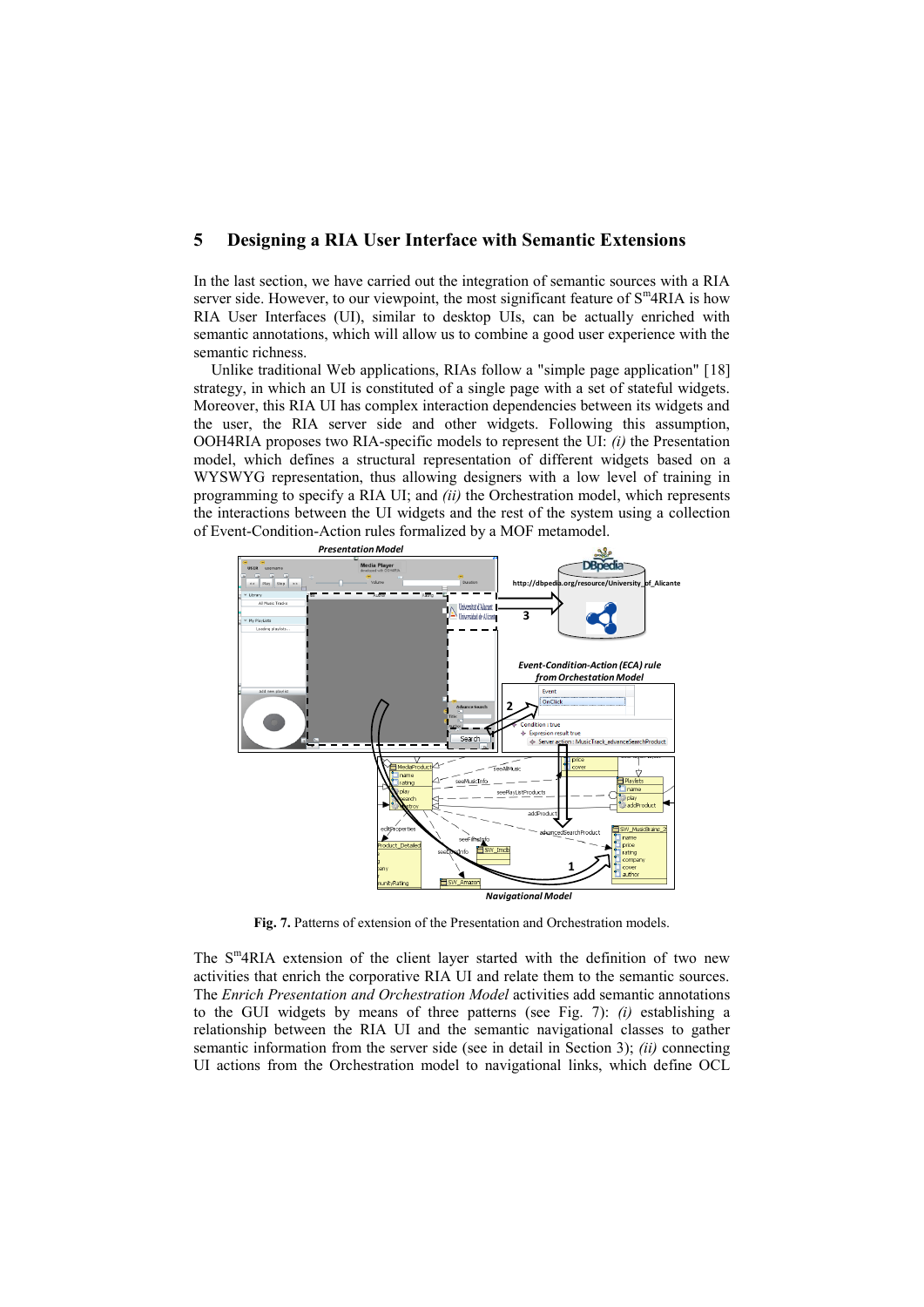filters for retrieving semantic information (from external or internal sources) on demand; and *(iii)* defining direct links from UI widgets to ontology elements, thus allowing the retrieval of information about this UI elements.

Once the semantic annotations have been introduced within the Presentation and Orchestration models, a QVT model-to-model transformation, called *Pres2Ontology, is applied to* the Enriched Presentation and Orchestration models for automatically generating a new semantic representation of the RIA UI called *Visualization Ontology Model.* This model gathers information from the abstract Presentation and Orchestration concepts and, consequently, it provides an abstract representation of the widgets presented to users, independent from the implementation of the UI. This model merges the structure and behaviour of UIs and represents the relations between UI widgets and the elements previously defined within the Navigational Ontology model (namespace *nav*). Moreover, it indicates which elements, such as images or labels, have to be explicitly annotated with semantic annotations. To model it, *VisuODM* was designed, which is a new ODM-based UML profile based on the OOH4RIA Abstract Presentation metamodel.



**Fig. 8.** Fragment of the Visualization Ontology Model for the RIA MediaPlayer.

Fig. 8 depicts a diagram showing part of the Visualization Ontology Model, specifically those widgets and events involved in the advance search of elements using external sources of knowledge. The main element is denoted with the stereotype *<<ScreenShot>>*, which represents a screenshot of the RIA. Each widget is denoted with subtypes of the stereotype *<<Widget>>*, such as *<<Grid>>* or *<<TextBox>>*. Each of these stereotypes has a set of tagged values for representing the aesthetic characteristics of each widget, such as relative position or background colour. Widgets have a default set of available events (*<<Event>>* elements) and methods (*<<Method>>* elements) that might be raised and actions that might carry out. The Visualization Ontology model is tightly linked to the Navigational Ontology model through different patterns: *(i)* container widgets can be linked to any *<<NavContext>>* element only once; *(ii)* an event has to be linked with a server action, represented in the Navigational model as a *<<SparqlLink>>* class; and *(iii)* the characteristics of the parameters and the results of a certain server action are explicitly represented through the *<<ContentType>>* relations.

Another feature that should be highlighted is the capacity of representing a semantic annotation over an element of the interface. In this case, Fig. 8 captures that the image *Image1* is represented by the resource *University\_of\_Alicante* of DBpedia, which contains all the information related to the actual content of the image.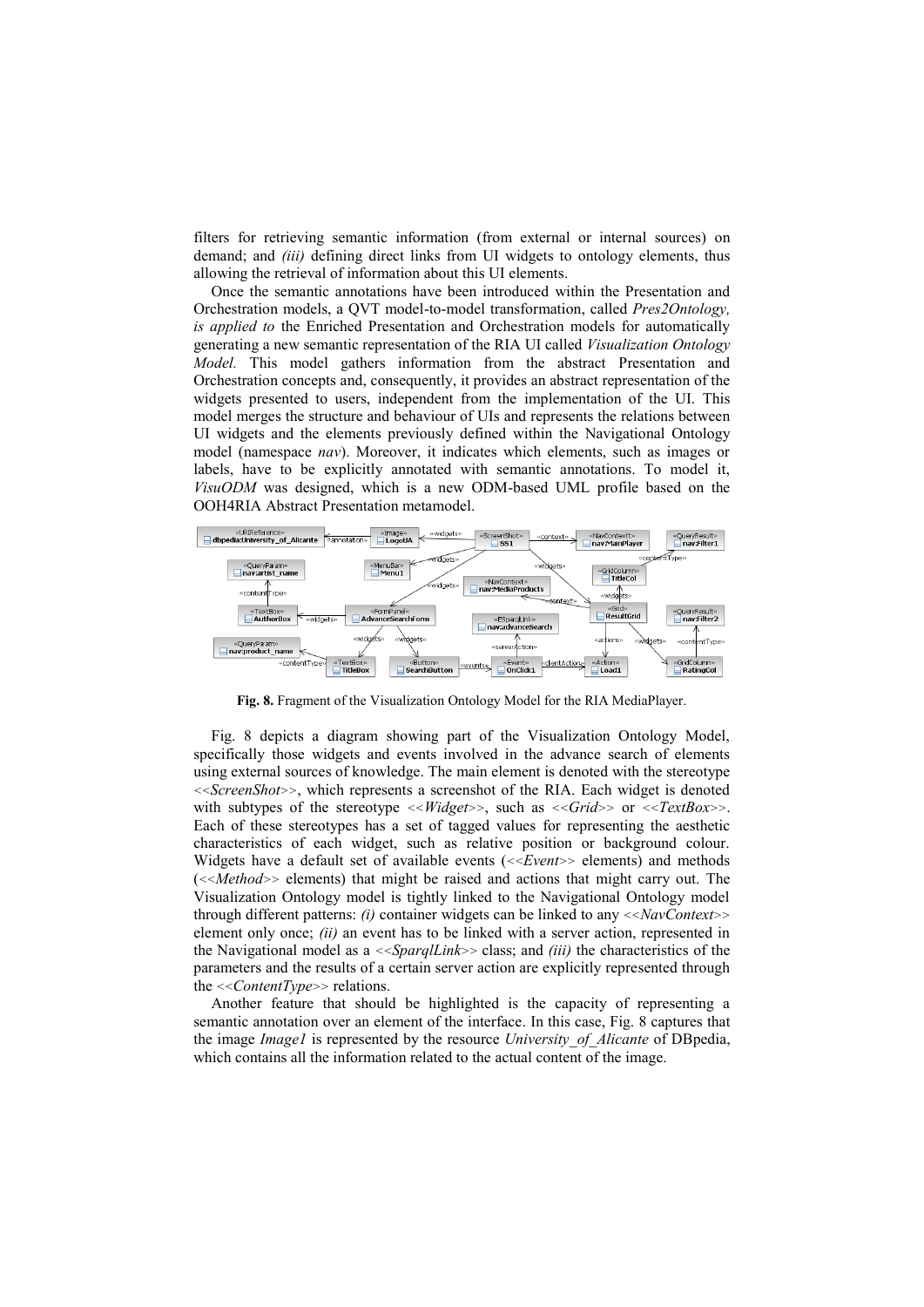#### **6 Related Work**

Although, to our knowledge, the combination of already existing model-driven techniques for developing Semantic RIAs has not been deeply addressed in the bibliography, the aims of this section are to analyse the different solutions adopted by the best-known model-driven design methodologies with regard to the development of RIAs and Semantic Web applications, and compare them with the S<sup>m</sup>4RIA approach. Specifically, the present section will explore the following three methodologies: WebML [8], RUX-Method [23] and SHDM [13].

The first method to be analysed is WebML, which has been extended with primitives for modelling either rich interface or Semantic Web applications (among others, [7]). [5] defined the characteristics of a semantic Web portal and proposed an extension of WebML in order to develop this new type of application. Concurrently, [4] established the requirements for including the use of semantic Web services in web applications. However, these proposals are oriented to the traditional Web interfaces and do not consider the existence of RIAs. Although [10] did propose a specific extension of WebML for designing RIAs, it still remains unconnected to the aforementioned approaches.

RUX-Method [23] is a model-driven methodology for developing RIA interfaces. As an extension of the method, [14] presented the requirements and the changes needed to include semantic annotations within AJAX user interfaces by applying the W3C WAI-ARIA standard for RIA accessibility. The authors proposed a solution actually tied to another tool, EditSAW, with its own underlying methodology for creating accessible web sites.

The last one, SHDM [13], which is an ontology-driven design methodology for building Web applications on the Semantic Web, was extended with the necessary primitives for designing RIAs some years after its invention (as described in [26]). This extension mainly increased the number of elements of the presentation ontology and the functionalities of the Web generator, such as the inclusion of RDFa annotations within RIA interfaces. While ontologies are only part of design and generation processes in SHDM, S<sup>m</sup>4RIA makes these ontologies (domain, navigation and visualization) available to the end users, so that they can manage a complete machine-understandable three-layer semantic representation of a certain RIA.

We would like to mention, as a general observation, that the aforementioned methods fundament the inclusion of semantic annotations in RIAs on the use of HTML UIs, i.e. AJAX interfaces. This fact has a strong influence in the design of these methods and evidently limits the type of technologies that can be used to generate semantic RIAs. However, S<sup>m</sup>4RIA provides a more general solution, based on the philosophy of the Linking Open Data project and, consequently, there is no strong dependence between the method and the technology of those RIAs generated. S<sup>m</sup>4RIA can be applied to model plugin-oriented semantic RIAs, thus solving important limitations in accessibility and Search Engine Optimization techniques.

Finally, it is worth pointing out that there are other model-driven methodologies such as, WSDM [9] and Hera [25], which are capable of reusing existing knowledge on the Web and generating semantic annotations within Web applications. Nevertheless, they have been excluded from the analysis in this section since, to our knowledge, they cannot model and develop rich user interfaces.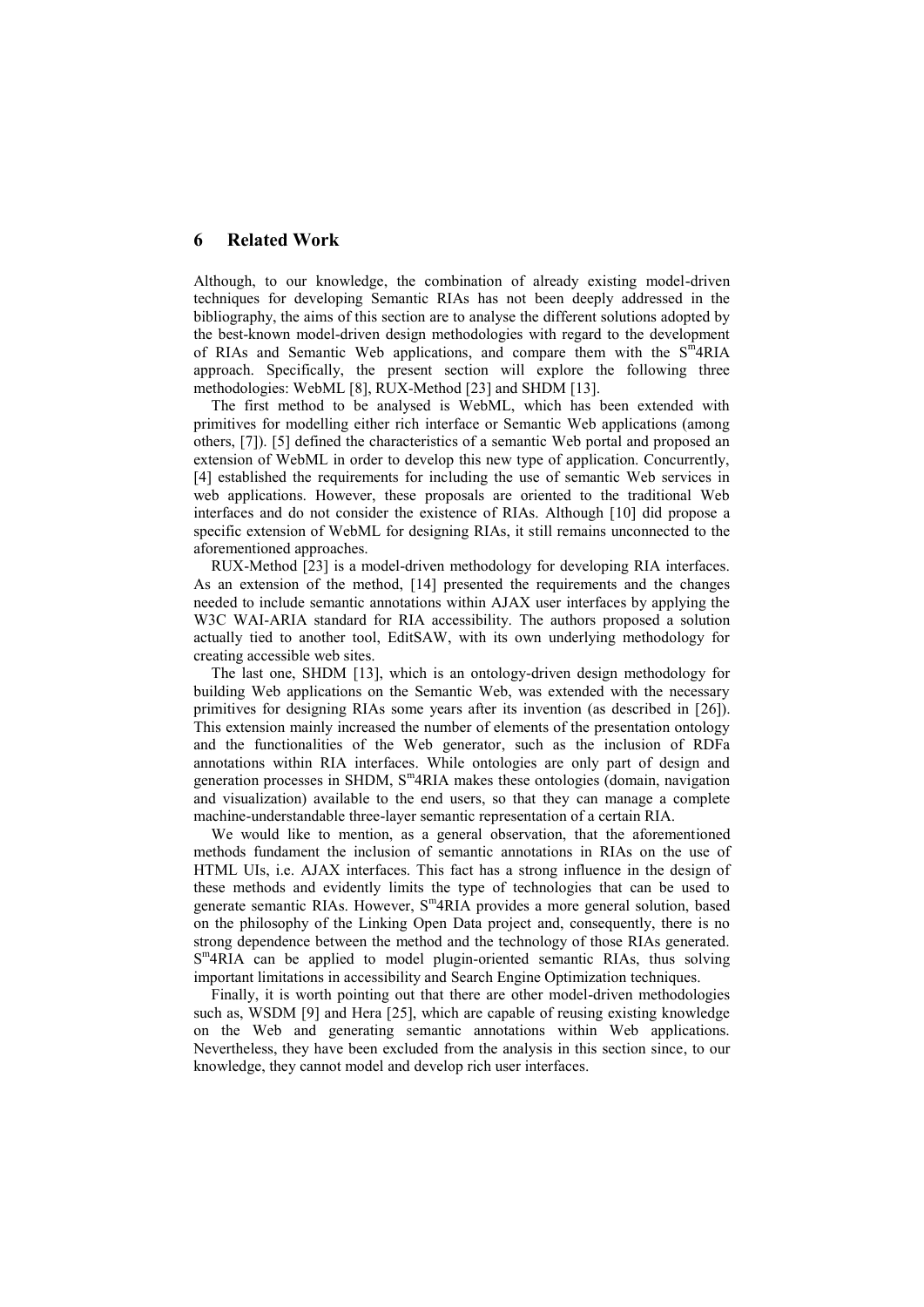### **7 Conclusions and Future Work**

This paper introduces the concept of semantic RIA and  $S<sup>m</sup>4RIA$ , an extension of the OOH4RIA methodology for designing and developing this new type of RIA. This extension defines the models and processes required for represent how the knowledge from the Web can be imported into a RIA and which knowledge a RIA can share using different techniques. ODM-based diagrams make the generation of the semantic representation easier and, at the same time, contain structured knowledge about the design of the whole application, which could be reused in other designs.

Specifically, the benefits of the S m 4RIA extension are the following: (i) it reduces the complexity of developing of semantic RIAs by applying a model-driven development process, which brings a reduction in the cost of developing and maintaining semantic RIAs; *(ii)* it allows obtaining two synchronized, complementary views (one RIA-oriented and another semantics-oriented) of the application; *(iii)* it enables non-expert users to use the knowledge bases available on the Web in their applications and to create new ones; and *(iv)* as is a model-driven approach, it makes possible to define the whole application at design time.

Future work aims at *(i)* implementing PSM2Code processes presented in Section 3 in the OIDE CASE tool; *(ii)* aligning semantic RIAs and S m 4RIA to current Web accessibility standards, such as WAI-ARIA; *(iii)* studying optimization techniques for retrieving knowledge from external sources; and *(iv)* analysing the use of semantic RIAs within the Social Web environment.

**Acknowledgements.** The present paper has been supported by the Spanish Ministry of Education under the FPU program (AP2007-03076) and the contract TIN2007- 67078 (ESPIA).

#### **References**

- 1. Berners-Lee, T., Hendler, J., Lassila, O.: The Semantic Web. Scientific American 284(5), 34–43 (2001), http://www.sciam.com/article.cfm?id=the-semantic-web
- 2. Bettencourt, N., Maio, P., Silva, N., Rocha, J: A systematization and clarification of semantic web annotation terminology. In proceedings of the International Conference on Knowledge Engineering and Decision Support, ICKEDS"06, (2006), 27-34
- 3. Bizer, C., Heath, T., Berners-Lee, T. Linked Data The Story So Far. Int. Journal Semantic Web Information Systems, 5 (3), (2009) 1-22.
- 4. Brambilla, M., Ceri, S., Facca, F.M., Celino, I., Cerizza, D., Valle, E.D.: Model-driven design and development of semantic web service applications. ACM Trans. Internet Technol. 8(1) (2007) 3
- 5. Brambilla, M., Facca, F.M.: Building semantic web portals with WebML. In: ICWE"07: Proceedings of the 7th international conference on Web engineering, Berlin, Heidelberg, Springer-Verlag (2007) 312–327
- 6. Cachero, C., Meliá, S., Genero, M., Poels, G., Calero, C.: Towards improving the navigability of Web applications: a model-driven approach. *European Journal of Information Systems*, 16, ISSN 0960-085X/07, (2007) 420-447